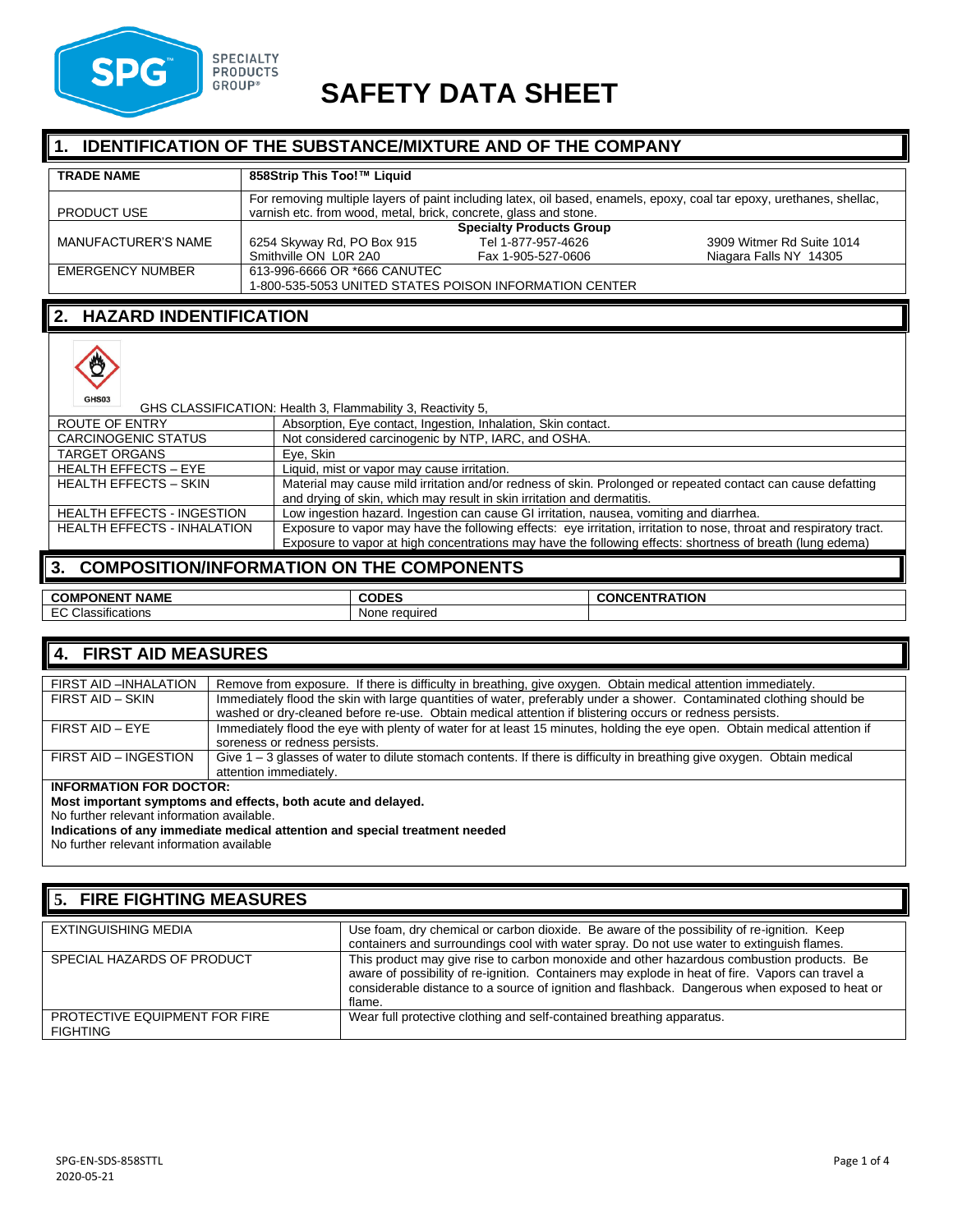# **858 STRIP THIS TOO!™ LIQUID**

# **6. ACCIDENTAL RELEASE MEASURES**

| <b>SPILL PROCEDURES</b>                        | Contain and absorb using earth, sand or other inert material. Transfer into suitable containers for recovery or     |  |
|------------------------------------------------|---------------------------------------------------------------------------------------------------------------------|--|
|                                                | disposal.                                                                                                           |  |
| PERSONAL PRECAUTIONS                           | Eliminate all sources of ignition. Vapors can accumulate in low areas. Consider need for evacuation.                |  |
| ENVIRONMENTAL PRECAUTIONS                      | Prevent the material from entering drains or water courses. Notify authorities if spill has entered water course or |  |
|                                                | sewer or has contaminated soil or vegetation.                                                                       |  |
| <b>REFERENCE TO OTHER SECTIONS:</b>            |                                                                                                                     |  |
| See Section 7 for information on safe handling |                                                                                                                     |  |
|                                                |                                                                                                                     |  |

See Section 8 for information on personal protection equipment

See Section 13 for disposal information

# **7. HANDLING AND STORAGE**

HANDLING Use in well-ventilated area. Use local exhaust ventilation. Avoid inhaling vapor. Avoid contact with eyes, skin and clothing. Keep container tightly closed when not in use. STORAGE Store away from sources of heat or ignition. Storage area should be: cool, dry, well ventilated, out of direct sunlight.

**INFORMATION ABOUT PROTECTION AGAINST EXPLOSION AND FIRES**

Keep ignition sources away – Do Not Smoke

Protect against electrostatic charges

**SPECIFIC END USE(S)** 

No further relevant information available

# **8. EXPOSURE CONTROLS/PERSONAL PROTECTION**

| <b>ENGINEERING CONTROL</b><br><b>MEASURES</b> | Exposure to this material may be controlled in a number of ways. The measures appropriate for a particular worksite<br>depend on how the material is used and on the potential for exposure. If engineering controls and work practices are<br>not effective in preventing or controlling exposure, then suitable personal protective equipment, which is known to<br>perform satisfactorily, should be used. |
|-----------------------------------------------|---------------------------------------------------------------------------------------------------------------------------------------------------------------------------------------------------------------------------------------------------------------------------------------------------------------------------------------------------------------------------------------------------------------|
| <b>RESPIRATORY</b><br><b>PROTECTION</b>       | The specific respirator selected must be based on the airborne concentration found in the workplace and must not<br>exceed the working limits of the respirator. The following protection is recommended: Respirator equipped with an<br>organic vapor cartridge.                                                                                                                                             |
| <b>HAND PROTECTION</b>                        | Full-length gloves should be worn during all handling operations. Neoprene gloves.                                                                                                                                                                                                                                                                                                                            |
| <b>EYE PROTECTION</b>                         | Chemical goggles should be worn during all handling operations.                                                                                                                                                                                                                                                                                                                                               |
| <b>BODY PROTECTION</b>                        | Discard contaminated protective equipment. If there is danger of splashing, wear overall or apron.                                                                                                                                                                                                                                                                                                            |
| PROTECTION DURING<br>APPLICATION              | During application, adequate ventilation must be provided. Mix in a well-ventilated area. If ventilation is poor, wear<br>respiratory protection. During application, flames and unsealed lights must be extinguished and adequate ventilation<br>must be provided.                                                                                                                                           |

# **9. PHYSICAL AND CHEMICAL PROPERTIES**

| PHYSICAL STATE                             | Liquid                             |
|--------------------------------------------|------------------------------------|
| <b>COLOR</b>                               | Clear                              |
| <b>ODOR</b>                                | Sweet                              |
| рH                                         | Neutral                            |
| <b>SPECIFIC GRAVITY</b>                    | 1.09                               |
| BOILING RANGE/POINT (°C/°F)                | 196-225°C (385-437°F)              |
| FLASH POINT (PMCC) (°C/°F)                 | $>95^{\circ}$ C (203 $^{\circ}$ F) |
| <b>AUTO-IGNITION TEMPERATURE</b>           | 370°C (698°F)                      |
| FLAMMABILITY LIMITS AIR. LOWER % BY VOLUME | 0.9                                |
| FLAMMABILITY LIMITS AIR, UPPER % BY VOLUME | 8                                  |
| <b>FREEZING POINT</b>                      | N/D                                |
| <b>VAPOR PRESSURE</b>                      | $0.01$ kPa at $20^{\circ}$ C       |
| SOLUBILITY IN WATER W/W                    | $> 5.3\%$                          |
| VAPOR DENSITY (AIR = 1)                    | N/D                                |
| <b>EVAPORATION RATE</b>                    | $< 0.1$ ; butyl acetate = 1        |
| $VOC$ ( $g/L$ )                            | 0                                  |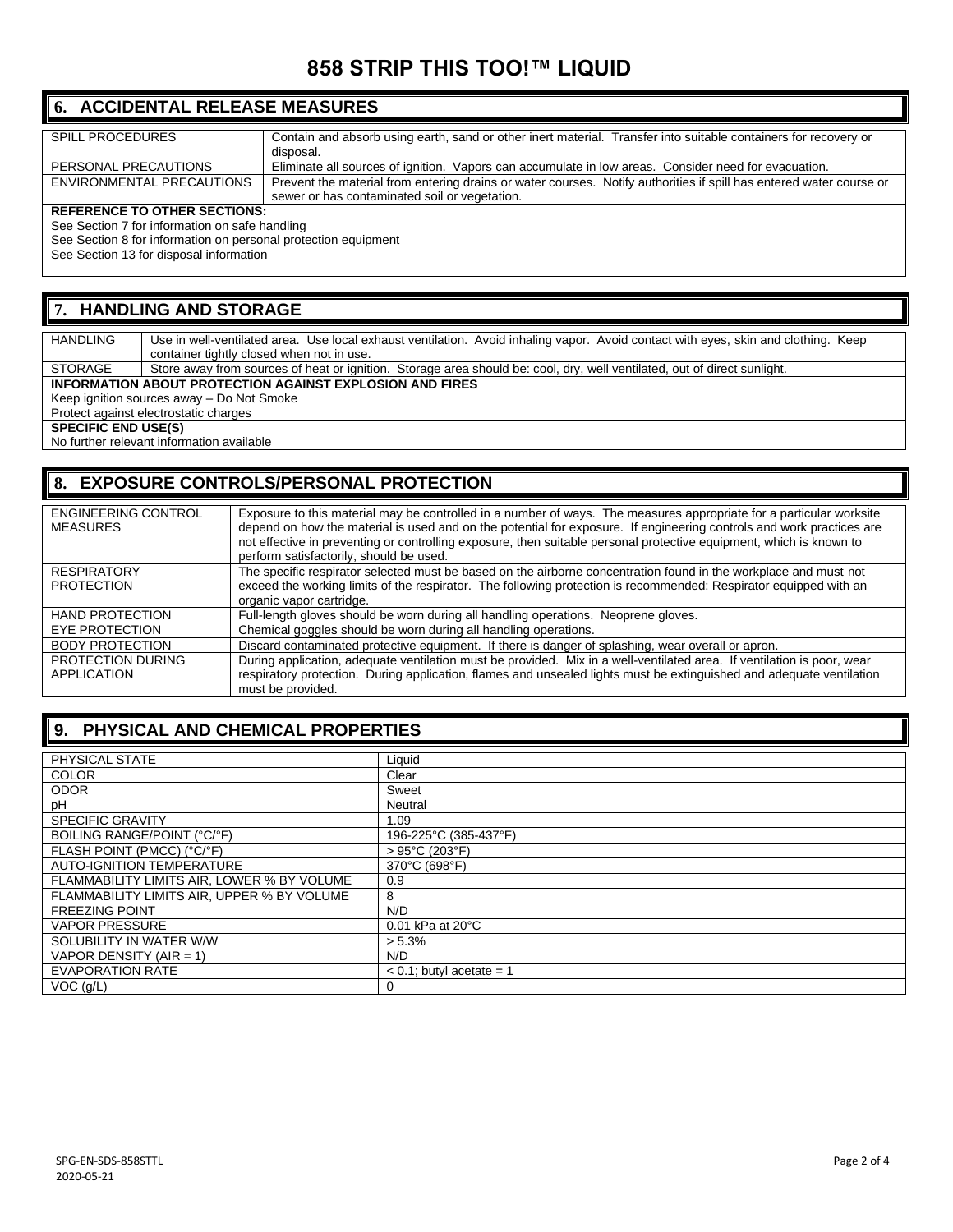# **858 STRIP THIS TOO!™ LIQUID**

# **10. STABILITY AND REACTIVITY**

| <b>STABILITY</b>                 | Stable under normal conditions                      |
|----------------------------------|-----------------------------------------------------|
| CONDITIONS TO AVOID              | High temperatures, Static discharge, flames         |
| MATERIALS TO AVOID               | Strong oxidizing agents, Alkalis, Acids, Bases      |
| HAZARDOUS POLYMERIZATION         | Will not occur                                      |
| HAZARDOUS DECOMPOSITION PRODUCTS | Oxides of carbon, unidentifiable organic materials. |

#### **11. TOXICOLOGICAL INFORMATION**

| <b>TOXICITY</b><br>ACUTE .                          | headache Acute LD50<br>> 5000 mg/kg rat.<br>Dizziness<br>oral |
|-----------------------------------------------------|---------------------------------------------------------------|
| CHRONIC TOXICITY CARCINOGENICITY                    | None reported                                                 |
| REPRODUCTIVE / DEVELO<br><b>TOXICITY</b><br>LOPMENT | Not<br>t considered to be teratogenic                         |

## **12. ECOLOGICAL INFORMATION**

| PERSISTENCE/DEGRADABILITY                                   | The product is expected to be readily biodegradable. 87% after 28 days (closed bottle test) |
|-------------------------------------------------------------|---------------------------------------------------------------------------------------------|
| <b>BIOACCUMULATION</b>                                      | Product is not expected to bioaccumulate.                                                   |
| <b>ECOTOXICITY</b>                                          | EC50/48 hours/Daphnia = 17 mg/L                                                             |
|                                                             | EC50/72 hours/algae = $46.9$ mg/L                                                           |
|                                                             | LC50/96 hours/bluegill sunfish = $7.5 \text{ mg/L}$                                         |
| RESULTS of PBT and vPvB Assessment<br>PBT: N/A<br>vPvB: N/A |                                                                                             |

#### **13. DISPOSAL**

| <b>PRODUCT DISPOSAL</b>     | Clean up spill immediately.                                                                                               |  |
|-----------------------------|---------------------------------------------------------------------------------------------------------------------------|--|
|                             |                                                                                                                           |  |
| <b>CONTAINER DISPOSAL</b>   | Labels should not be removed from containers until they have been cleaned. Do not cut, puncture or weld on or near to the |  |
|                             | container. Do not incinerate closed containers.                                                                           |  |
|                             |                                                                                                                           |  |
| <b>UNCLEANED PACKAGINGS</b> |                                                                                                                           |  |
|                             |                                                                                                                           |  |
| Recommendation:             | Disposal must be made according to official regulations                                                                   |  |
|                             |                                                                                                                           |  |

#### **14. TRANSPORTATION INFORMATION**

| DOT CFR 172.101 DATA         | Not regulated  |
|------------------------------|----------------|
| UN PROPER SHIPPING NAME      | Not applicable |
| UN CLASS                     | N/A            |
| UN NUMBER                    | N/A            |
| UN PACKAGING GROUP           | Not applicable |
| <b>MARINE POLLUTANT</b>      | NO             |
| SPECIAL PRECAUTIONS FOR USER | N/A            |

# **15. REGULATORY INFORMATION**



| SARA Title III Sect. 304 | Not regulated                  |
|--------------------------|--------------------------------|
| ICAO/IATA                | Not applicable, unregulated    |
| ADR/IMDG                 | Not applicable, unregulated    |
| WHIMS                    | Class D2B3, combustible liquid |